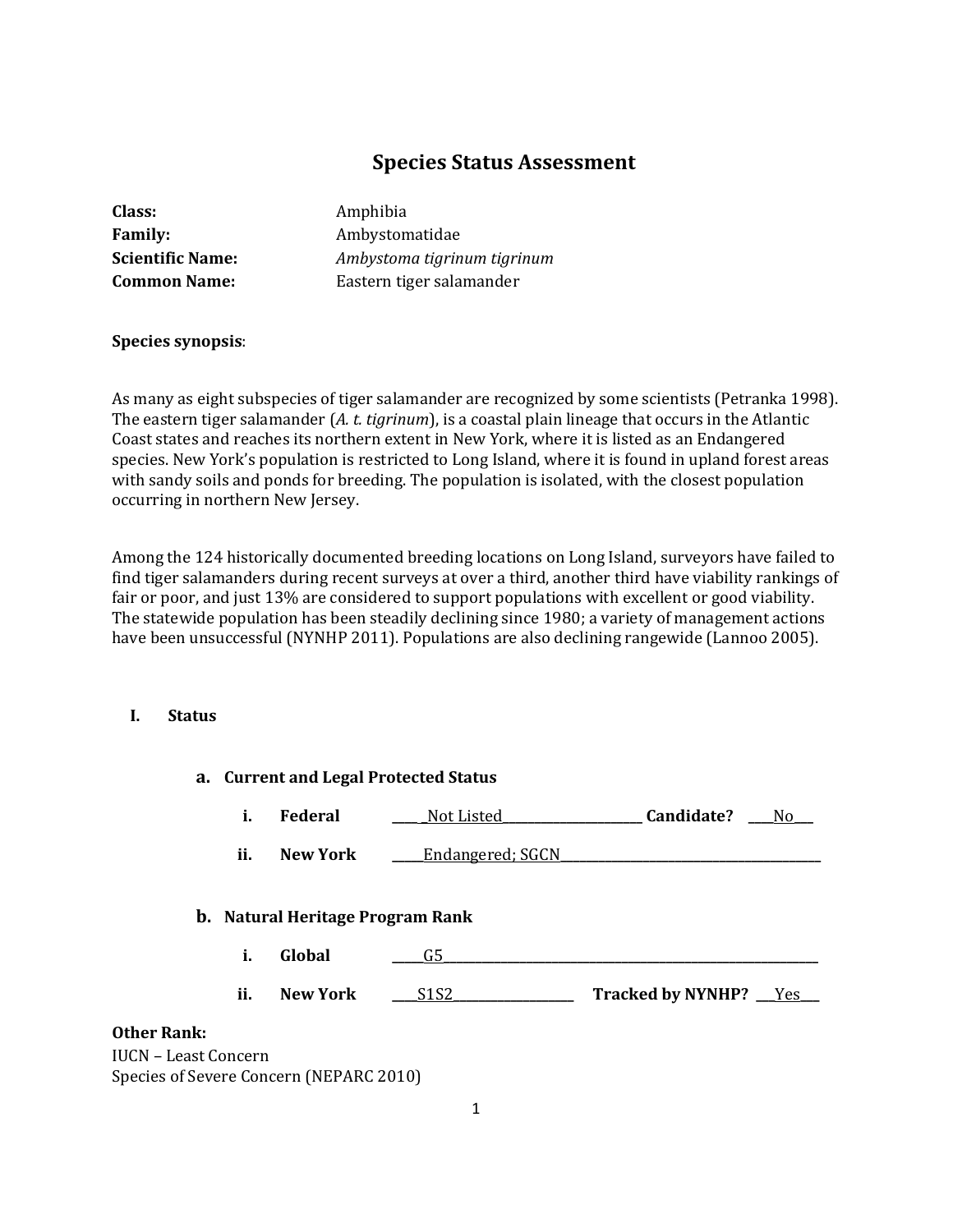Species of Northeast Regional Conservation Concern (Therres 1999)

### **Status Discussion:**

The tiger salamander is listed as endangered in New York due to declining population trends, threats from development, and its isolated position in the range. In adjacent states and provinces populations have been extirpated (Ontario and Pennsylvania), or are state-listed (endangered in New Jersey). It has been designated as a species of Regional Conservation Concern in the Northeast due to its unknown population status and taxonomic uncertainty (Therres 1999). NEPARC (2010) lists eastern tiger salamander as a Species of Severe Concern because more than 75% of states list it as SGCN.

# **II. Abundance and Distribution Trends**

**i. Abundance**

**a. North America**

| stable | unknown                      |
|--------|------------------------------|
|        |                              |
| stable | unknown                      |
|        | __increasing<br>__increasing |

- **Time frame considered: \_\_\_\_\_\_**Past 30 years**\_\_\_\_\_\_\_\_\_\_\_\_\_\_\_\_\_\_\_\_\_\_\_\_\_\_\_\_\_\_\_\_\_\_**
- **b. Regional (e.g., Atlantic Flyway, USFWS Region 5 – Northeast, Watershed, Hydrologic Unit)**
- **i. Abundance \_\_X\_\_ declining \_\_\_\_\_increasing \_\_\_\_\_stable \_\_\_\_\_\_unknown ii. Distribution: \_\_X\_\_ declining \_\_\_\_\_increasing \_\_\_\_\_stable \_\_\_\_\_\_\_unknown Regional Unit Considered:\_\_\_\_\_\_\_\_**Northeast**\_\_\_\_\_\_\_\_\_\_\_\_\_\_\_\_\_\_\_\_\_\_\_\_\_\_\_\_\_\_\_\_\_\_\_\_\_\_\_ Time Frame Considered: \_\_\_\_\_\_\_\_\_**Last 20 years**\_\_\_\_\_\_\_\_\_\_\_\_\_\_\_\_\_\_\_\_\_\_\_\_\_\_\_\_\_\_\_\_\_\_\_\_**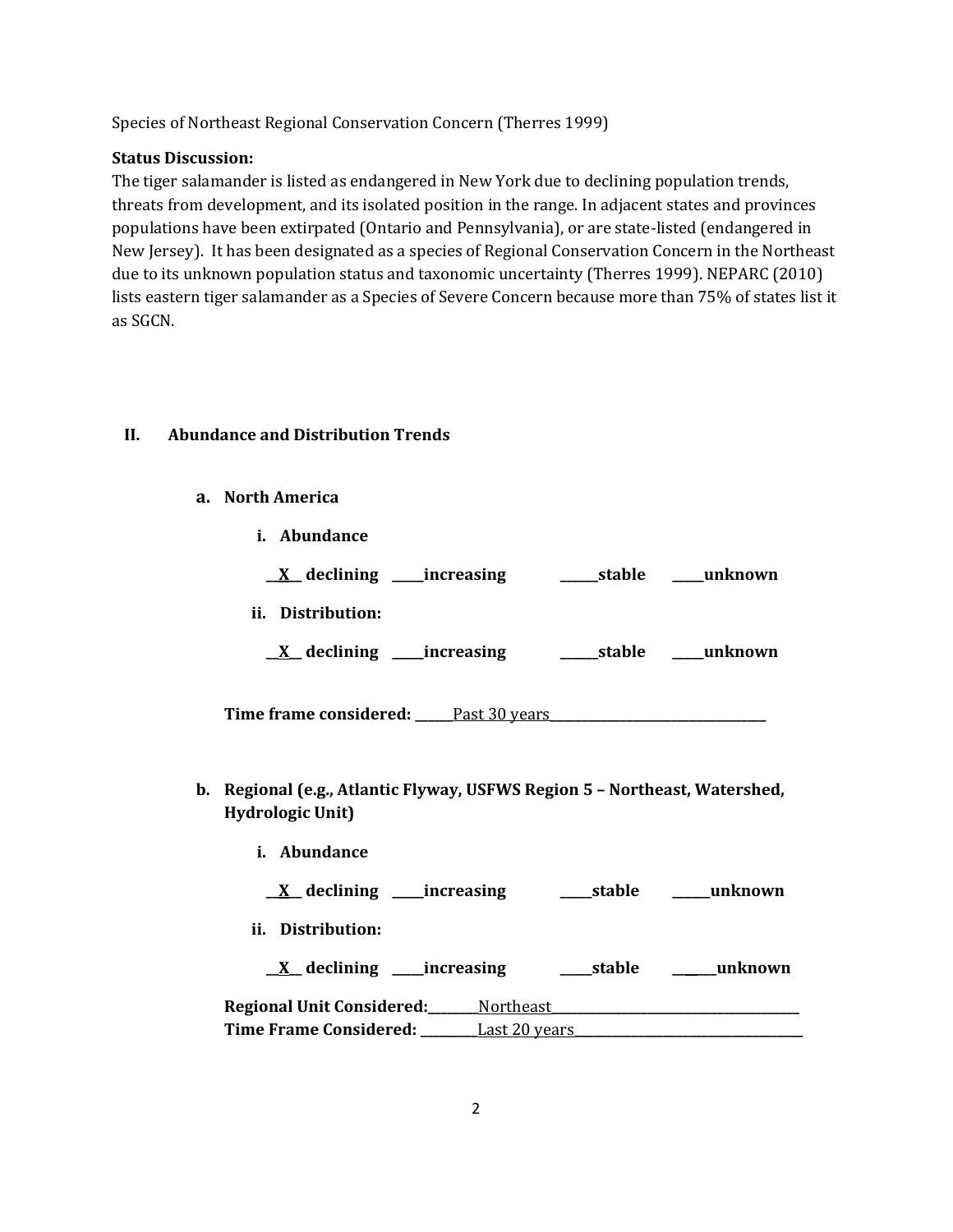**c. Adjacent States and Provinces**

| <b>CONNECTICUT</b>                                                                              | Not Present $X$                                                | No data $\_\_\_\_\_\_\_\_\_\_\_\$   |
|-------------------------------------------------------------------------------------------------|----------------------------------------------------------------|-------------------------------------|
| <b>MASSACHUSETTS</b>                                                                            | Not Present $X_{-}$                                            | No data ______                      |
| <b>QUEBEC</b>                                                                                   | Not Present $X$                                                | No data $\_\_\_\_\_\_\_\_\_\_\_\$   |
| <b>VERMONT</b>                                                                                  | Not Present $X$                                                | No data ______                      |
|                                                                                                 |                                                                |                                     |
| <b>NEW JERSEY</b>                                                                               | Not Present _______                                            | No data $\_\_\_\_\_\_\_\_\_\_\_\_\$ |
| i. Abundance                                                                                    |                                                                |                                     |
|                                                                                                 | <u>X</u> declining ____increasing ________ stable _____unknown |                                     |
| ii. Distribution:                                                                               |                                                                |                                     |
|                                                                                                 |                                                                |                                     |
|                                                                                                 |                                                                |                                     |
| Time frame considered: "Stability varies by site" over last 20 years                            |                                                                |                                     |
|                                                                                                 |                                                                |                                     |
| <b>ONTARIO</b>                                                                                  | Not Present $X$                                                | No data ______                      |
| i. Abundance                                                                                    |                                                                |                                     |
|                                                                                                 | ___ declining ___ increasing ______________stable _____unknown |                                     |
| ii. Distribution:                                                                               |                                                                |                                     |
|                                                                                                 |                                                                |                                     |
| Time frame considered: _______<br>Listing Status: _____________Extirpated (last record in 1950) |                                                                |                                     |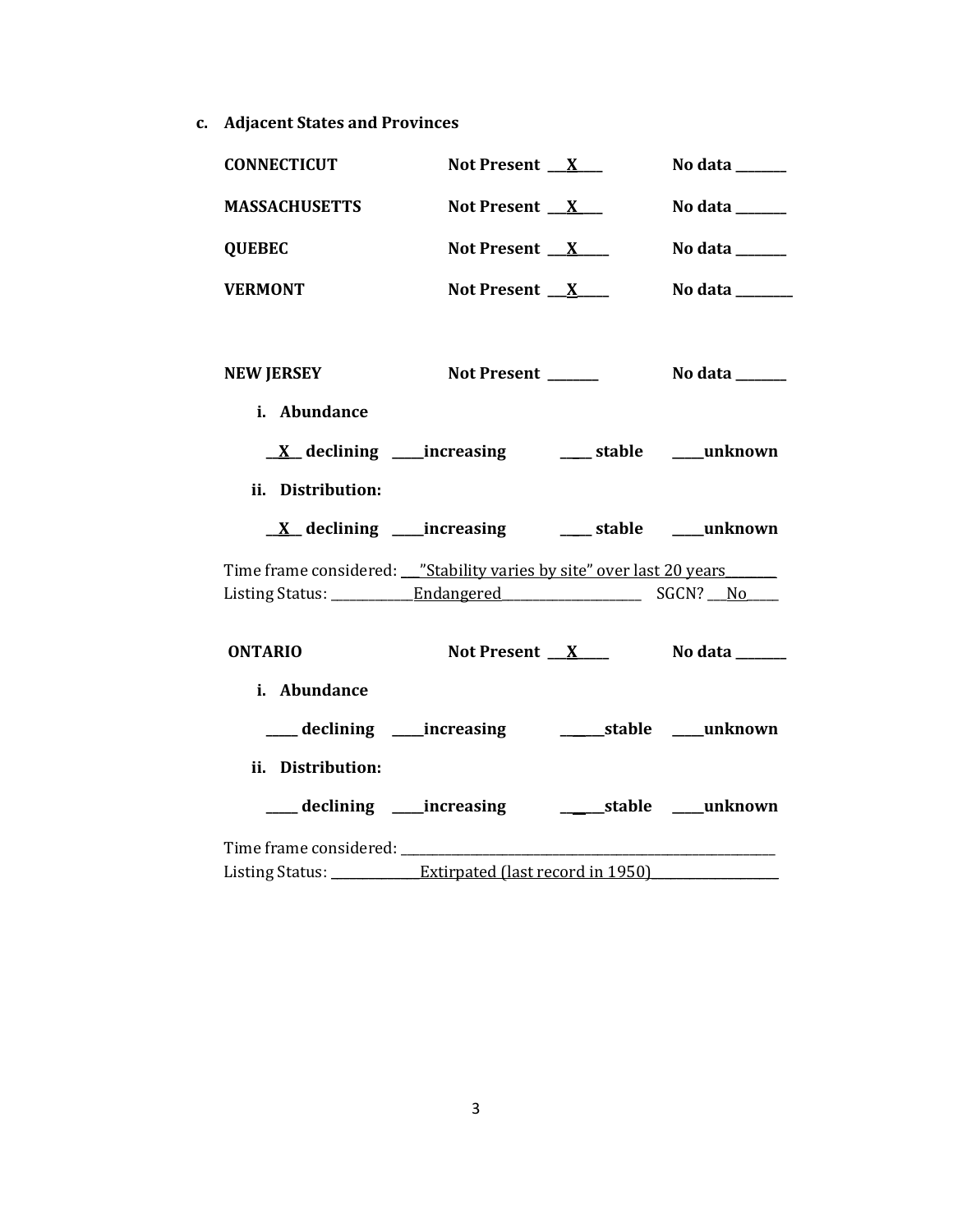| <b>PENNSYLVANIA</b>                                                                                            |  | Not Present $X$ No data $\frac{X}{X}$ |
|----------------------------------------------------------------------------------------------------------------|--|---------------------------------------|
| i. Abundance                                                                                                   |  |                                       |
|                                                                                                                |  |                                       |
| ii. Distribution:                                                                                              |  |                                       |
| ___ declining ____ increasing ______ stable _____ unknown                                                      |  |                                       |
| Time frame considered: <u>Extirpated in early 1900s</u>                                                        |  |                                       |
|                                                                                                                |  |                                       |
| d. NEW YORK                                                                                                    |  | No data $\_\_\_\_\_\_\_\_\_\_\_\$     |
| i. Abundance                                                                                                   |  |                                       |
|                                                                                                                |  |                                       |
| ii. Distribution:                                                                                              |  |                                       |
|                                                                                                                |  |                                       |
| Time frame considered: Since 1980s Manuel Allen Manuel Allen Manuel Allen Manuel Allen Manuel Allen Manuel All |  |                                       |

### **Monitoring in New York.**

No regular surveys are conducted for tiger salamanders. In 2013, NYSDEC plans to survey at least half of 117 known historically-occupied breeding ponds and about 30 potential sites.

The NY Amphibian and Reptile Atlas (Herp Atlas) was conducted in 1990-99. The Herp Atlas database also includes historic records from prior to 1990; these records are primarily a compilation of museum records and researchers' field notes.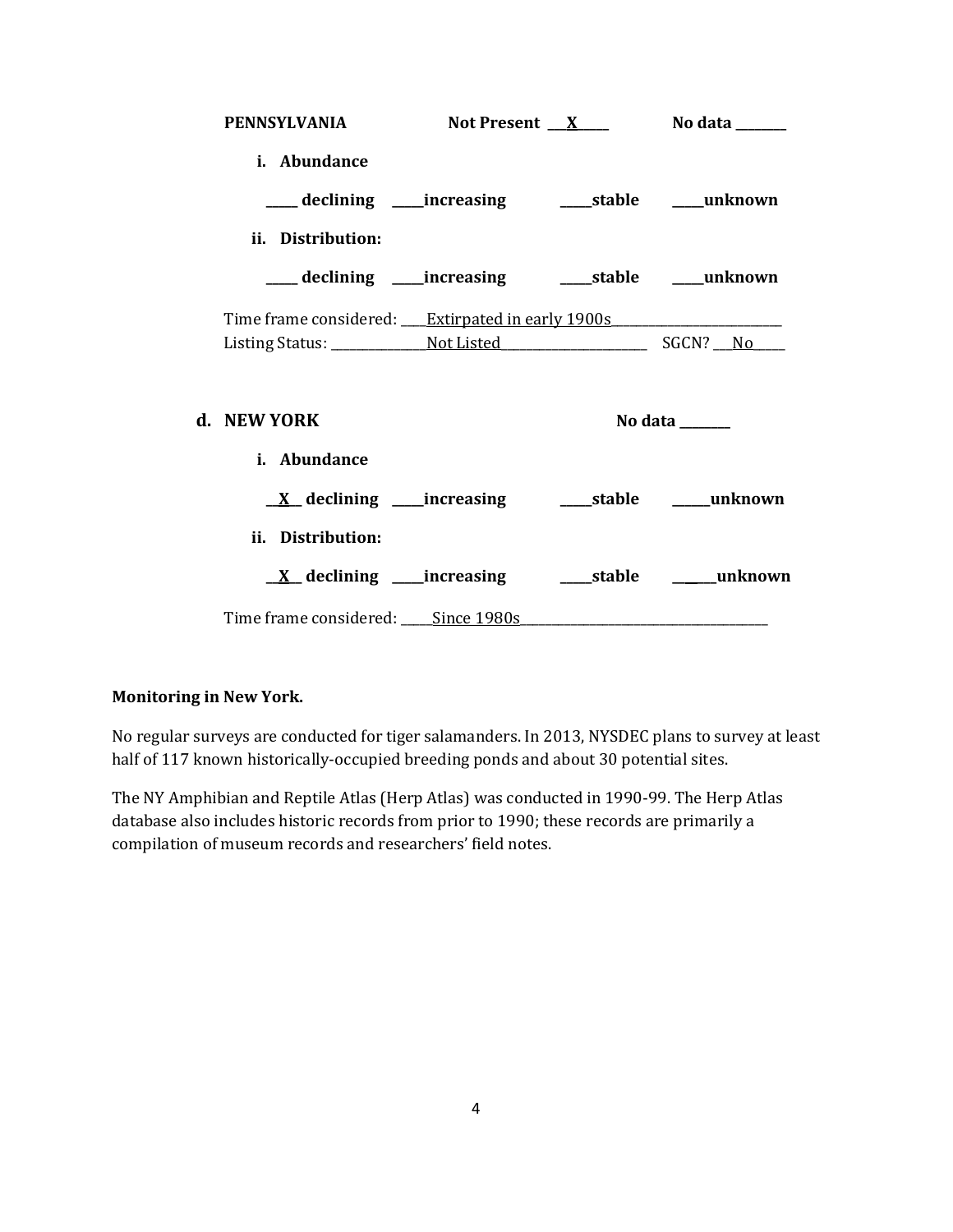### **Trends Discussion:**

In New York, tiger salamanders currently occur only on Long Island, primarily in Suffolk County. Stewart and Rossi (1981) stated that tiger salamanders likely occurred historically in the Albany Pine Bush (Albany County) but they did not locate any during their surveys.

From NYNHP (2011): Among the 124 documented breeding locations on Long Island, surveyors have failed to find tiger salamanders during recent surveys at over a third of the locations, another third have viability rankings of fair or poor, and just 13% are considered to support populations with excellent or good viability. Populations in the heavily developed areas of western Long Island have been extirpated.

A native population of tiger salamander never occurred in Connecticut, but an introduced population that existed historically near New Haven is no longer present (Klemens 1993).



**Figure 1**: Conservation status of tiger salamander in North America (NatureServe 2013).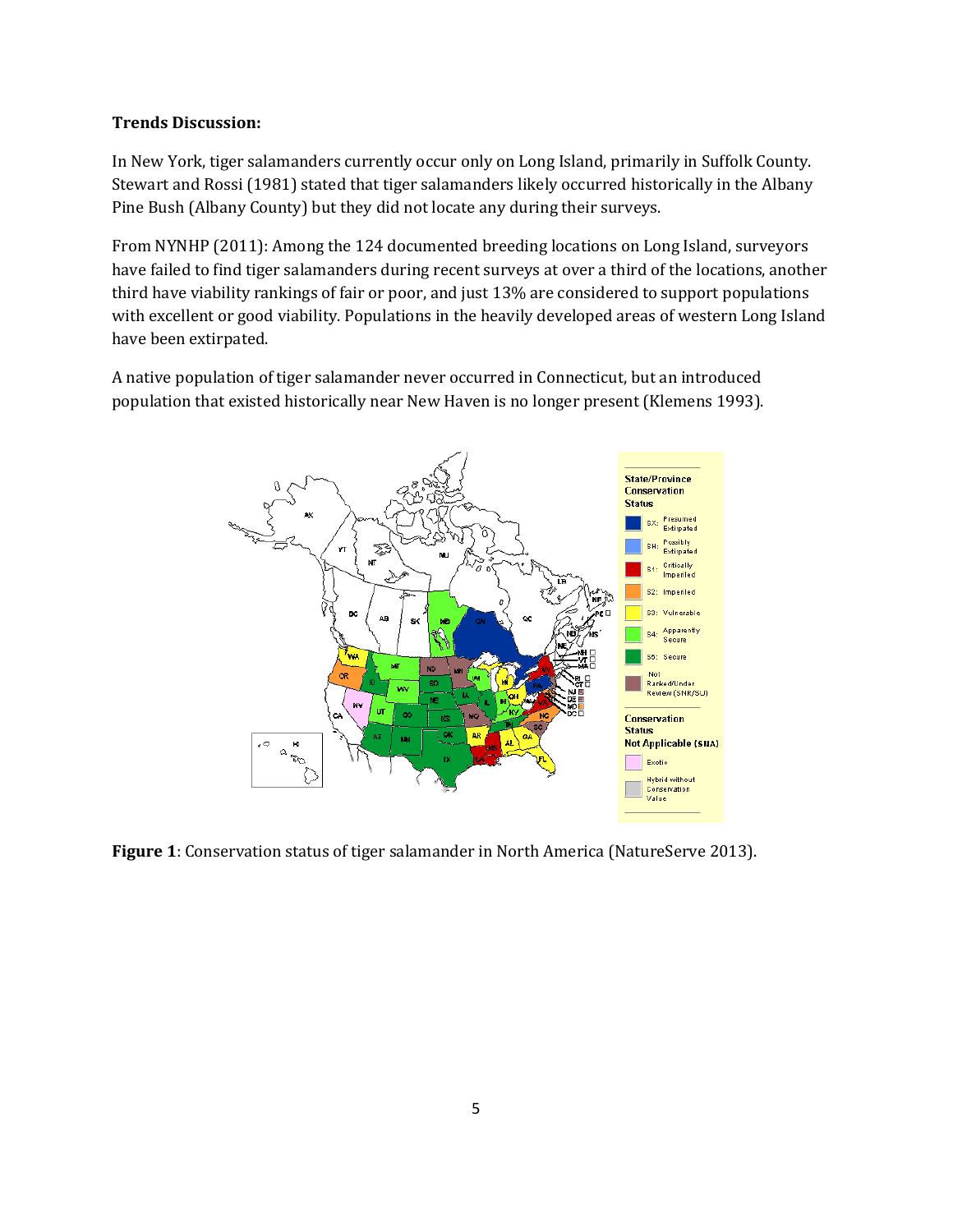

**Figure 2**: The broad purple band generally represents western tiger salamander (*A. mavortium*) and scattered populations to the east are eastern tiger salamander (*A. tigrinum*) (NatureServe 2012). Data developed as part of the Global Amphibian Assessment and provided by IUCN-World Conservation Union, Conservation International and NatureServe.



**Figure 3**: Distribution of tiger salamander in New York (NYS Amphibian and Reptile Atlas).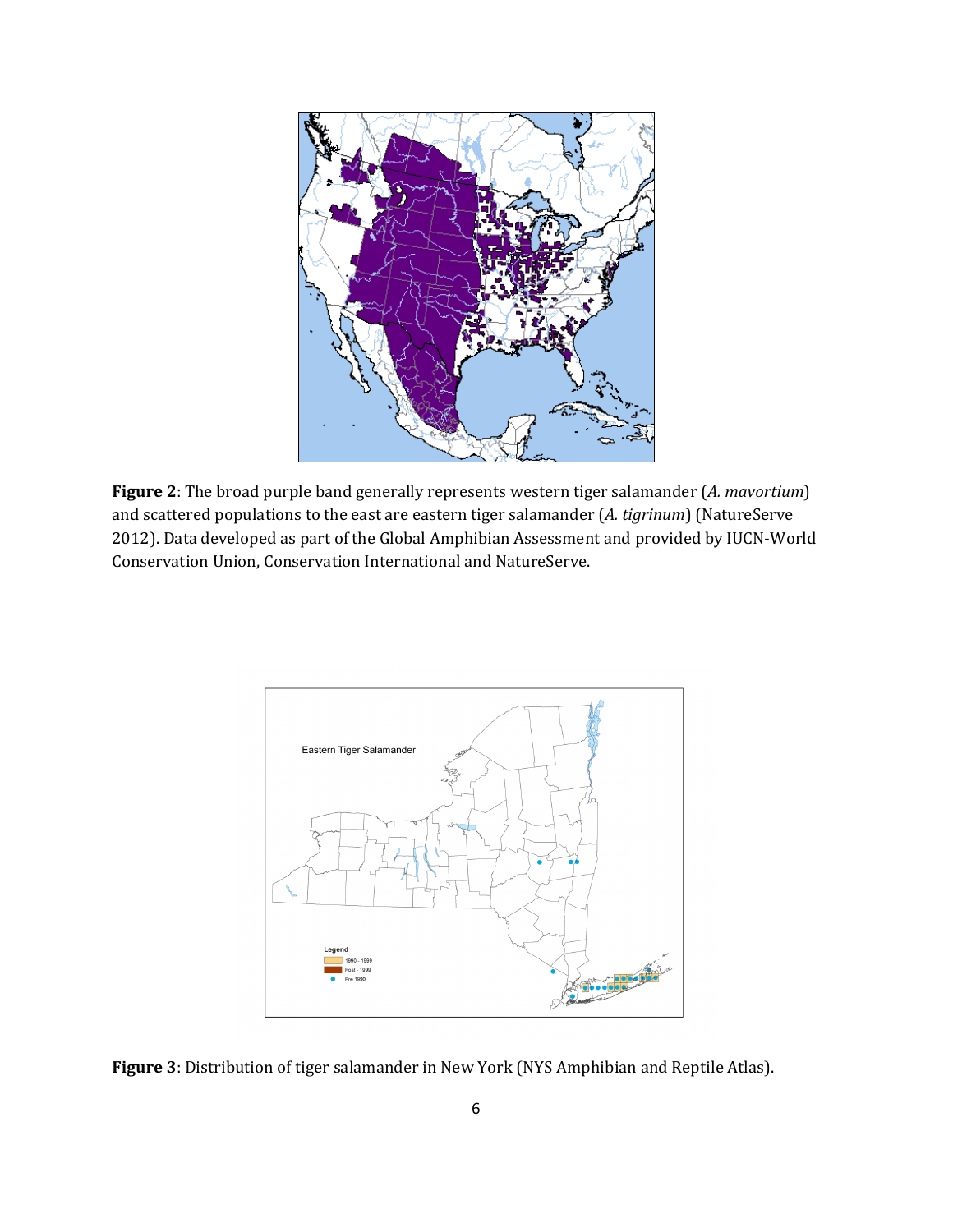#### **III. New York Rarity, if known:**

| <b>Historic</b> | # of Animals | # of Locations | % of State |
|-----------------|--------------|----------------|------------|
| (select one)    |              |                |            |
| prior to 1970   |              |                |            |
| prior to 1980   |              |                |            |
| prior to 1990   |              |                |            |

#### **Details of historic occurrence:**

From NYNHP (2011): Tiger salamanders occurred historically in a few isolated populations in the Hudson River Valley in Albany and Rockland counties (Bishop 1941, Stewart and Rossi 1981), as well as most of Long Island including Nassau, Queens, Brooklyn, and Staten Island (Bishop 1941). Two historic observations of tiger salamanders that were reported from Onondaga County have not been confirmed, and these salamanders were most likely misidentified (Schlauch 1981).

| Current | # of Animals | # of Locations | % of State |
|---------|--------------|----------------|------------|
|         | ________     | ________       |            |

#### **Details of current occurrence:**

Tiger salamanders occur only on Long Island, primarily in Suffolk County. The stronghold is currently in the central sections of the Pine Barrens, which stretch from Lake Ronkonkoma to Riverhead in the town of Brookhaven (Cryan 1984, Kling 2001) with a small group of populations in the town of Southampton on the South Fork (NYNHP 2011). Surveys have not been conducted regularly in the past several years. In 2011, biologists from the NY Natural Heritage Program surveyed 15 locations in Suffolk County and 1 in Nassau County. Tiger salamanders were found at three locations. Surveys are being conducted during the 2013 field season.

#### **New York's Contribution to Species North American Range:**

| % of NA Range in New York | <b>Classification of New York Range</b> |
|---------------------------|-----------------------------------------|
| $100$ (endemic)           | Core                                    |
| $-76-99$                  | __ Peripheral                           |
| 51-75                     | $\underline{X}$ Disjunct                |
| $26 - 50$                 | Distance to core population:            |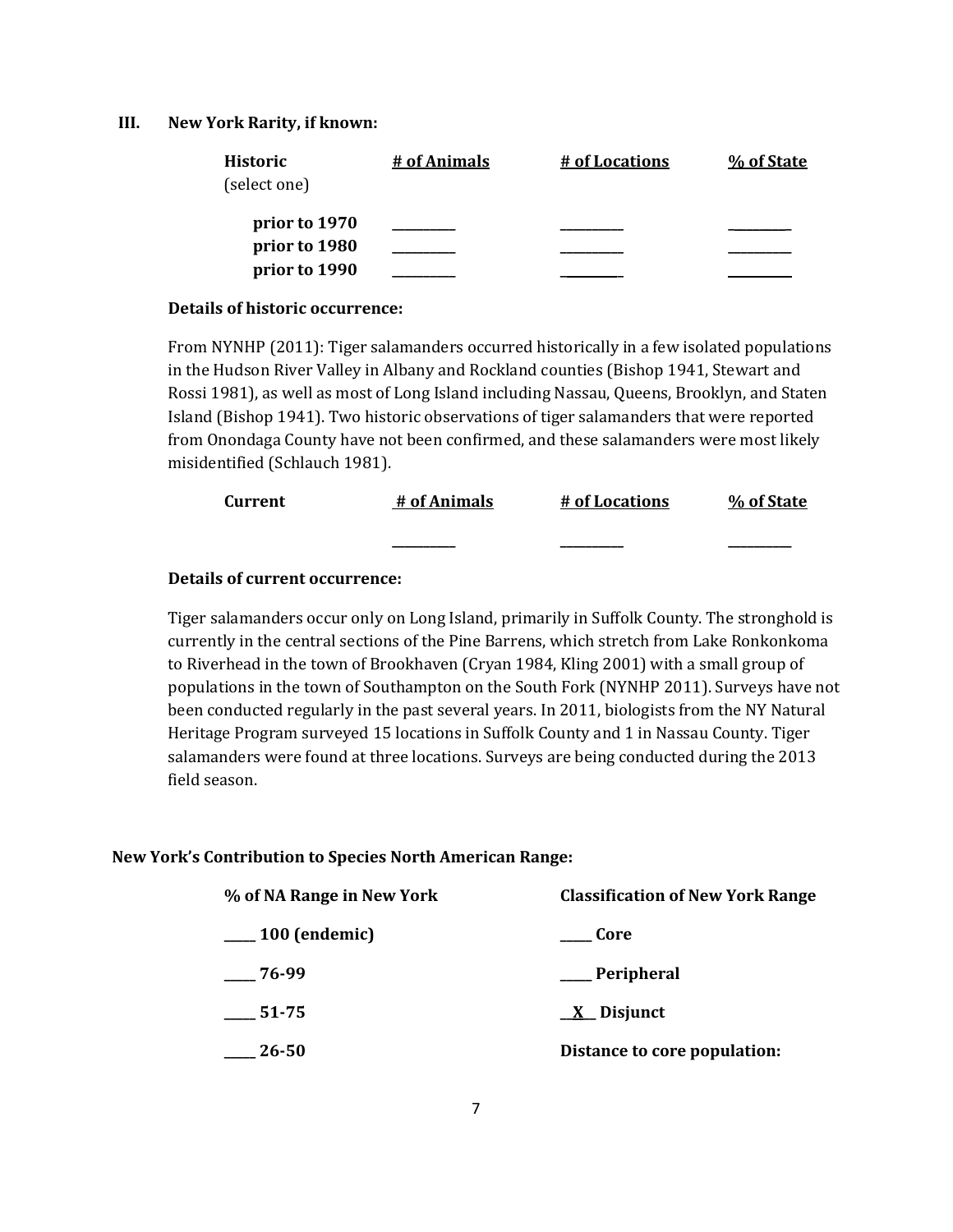#### **\_\_X\_\_\_ 1-25 \_\_\_\_\_\_\_\_\_\_\_\_\_**

#### **Rarity Discussion:**

The population in New York is part of a coastal plain population that is thought to have been distinct from other *A. tigrinum* subspecies for the last 400,000 to 1 million years (Church et al. 2003). Tiger salamanders in New York are restricted to eastern Long Island, where they are at least 150 miles from the nearest population in New Jersey. The largest population in New York is in Suffolk County.

#### **IV. Primary Habitat or Community Type:**

- 1. Oak-Pine Forest
- 2. Pine Barrens
- 3. Coastal Plain Pond
- 4. Vernal Pool
- 5. Water Recharge Basin
- 6. Farm Pond/Artificial Pond

#### **Habitat or Community Type Trend in New York:**

| $\underline{X}$ Declining                            | <b>Stable</b> | Increasing |      | Unknown |
|------------------------------------------------------|---------------|------------|------|---------|
| Time frame of decline/increase: Last several decades |               |            |      |         |
| <b>Habitat Specialist?</b>                           |               | <b>Yes</b> | X No |         |
| <b>Indicator Species?</b>                            |               | X Yes      |      | No.     |

#### **Habitat Discussion:**

Tiger salamanders require both upland and wetland habitats with fish-free ponds for breeding. Loamy sand and sandy loam soil types allow the salamanders to burrow underground where they spend most of the time. In New York, tiger salamanders occur in pine barrens habitats with seasonal or permanent ponds; kettle holes ponds are frequently used. Deciduous (red maple and oak spp.) and mixed pine-deciduous (pitch pine-oak spp.) forests with a blueberry understory are preferred, as are ponds that have at least some surrounding forest but that are open to sunlight (Gibbs et al. 2007, Madison and Titus 2009). Individuals will use cover-boards for hiding (Kling 2001).

As natural woodland breeding ponds on Long Island have been destroyed by development,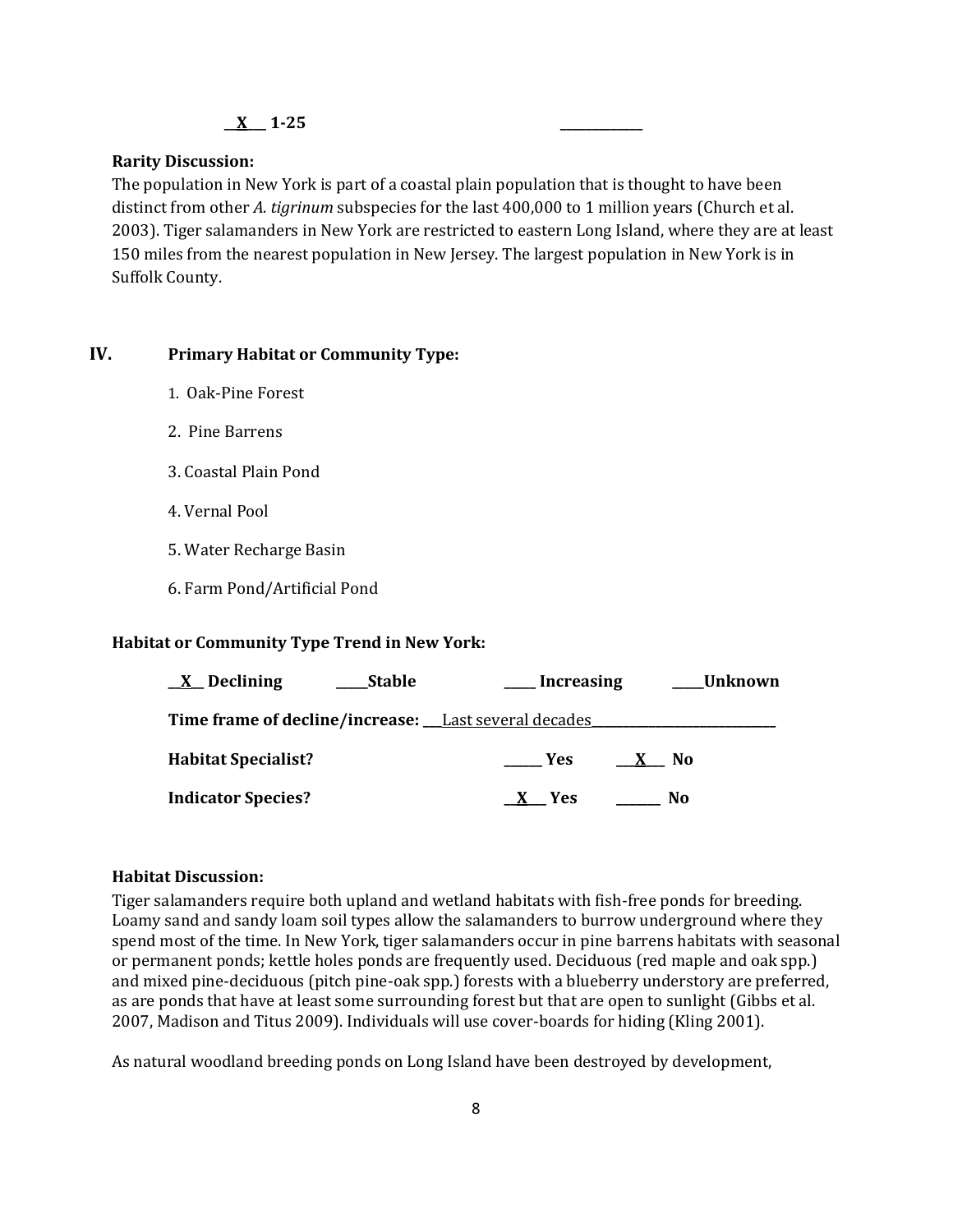dumping, and pollution, man-made habitats including farm ponds and stormwater retention basins (including those within clover-leaf highway exit ramps) have come to serve as breeding sites for the tiger salamanders. Tiger salamanders will use man-made breeding pools. In New Jersey, a population was successfully established when egg masses were moved to a created pond that had been excavated on state land specifically for tiger salamanders (NJ SWAP).

## **V. New York Species Demographics and Life History**

- **\_\_\_X\_\_ Breeder in New York**
	- **\_\_X\_\_ Summer Resident**
	- **\_\_X\_\_ Winter Resident**
	- **\_\_\_\_\_ Anadromous**

**\_\_\_\_\_ Non-breeder in New York**

- **\_\_\_\_\_ Summer Resident**
- **\_\_\_\_\_ Winter Resident**
- **\_\_\_\_\_ Catadromous**
- **\_\_\_\_\_ Migratory only**
- **\_\_\_\_\_Unknown**

### **Species Demographics and Life History Discussion:**

Summarized from Gibbs et al. (2007): Tiger salamanders spend about 97% of the time underground, emerging to breed and only rarely outside that time. They occupy a small home range of 3 to 10 square meters. Breeding occurs very early in spring, as soon as pond edges are free of ice. Males and females enter ponds, where mating occurs; males can be aggressive in their determination to mate with a female. Fertilized eggs are attached to submerged sticks and plants in loose masses of 20 to 100 eggs. Hatching occurs in 3 to 6 weeks and larvae metamorphose by late summer of the same year. Predators on larvae and adults include birds, snakes, fish, and small mammals.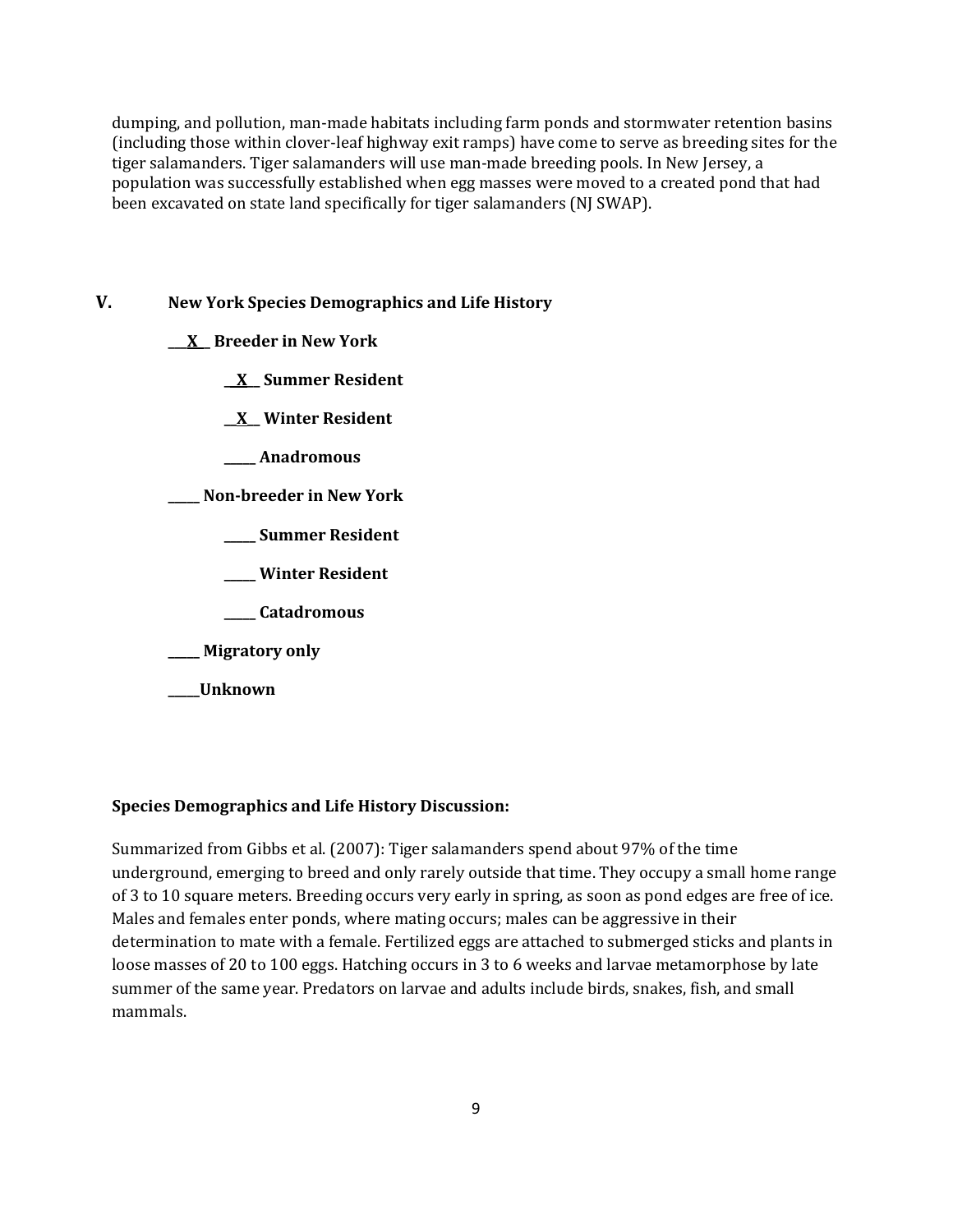### **VI. Threats:**

Summarized from NYNHP (2011): The loss and degradation of upland and wetland habitats is the most significant threat to tiger salamanders. Populations on Long Island have been subjected to intense development of commercial structures, housing, and roads. They suffer high levels of road mortality during migration from upland areas to breeding ponds. As a result of development, remaining breeding ponds experience water quality reductions due to factors such as contamination, hydrological changes, introduction of predatory fish, introduction of pathogens, spread of invasive plants, and ATV use. Road curbing and window wells can obstruct salamander dispersal. Drying of breeding ponds may result in total reproductive failure in some years (Semlitsch 1983). Tiger salamanders may incur heavy egg predation by eastern newt in some areas.

Ranavirus affects tiger salamanders and has caused mass deaths in North Dakota, Utah, and Saskatchewan (Daszak et al. 1999). The chytrid fungus, *Batrachochytrium dendrobatidis* (Bd), first described in 1998 (Longcore et al. 1999), is a fungal pathogen that has affected more than 200 amphibian species in 6 countries (Skerratt et al. 2007). Tiger salamanders are known to be susceptible to Bd (Davidson et al. 2003).

Tiger salamander was classified as "extremely vulnerable" to predicted climate change in an assessment of vulnerability conducted by the New York Natural Heritage Program (Schlesinger et al. 2011).

# **Are there regulatory mechanisms that protect the species or its habitat in New York?**



The tiger salamander is listed as an endangered species in New York and is protected by Environmental Conservation Law (ECL) section 11-0535 and the New York Code of Rules and Regulations (6 NYCRR Part 182). A permit is required for any proposed project that may result in a take of a species listed as Threatened or Endangered, including, but not limited to, actions that may kill or harm individual animals or result in the adverse modification, degradation or destruction of habitat occupied by the listed species.

In 2006, the State of New York adopted legislation (ECL section 11-0107 sub 2) that gave all native frogs, turtles, snakes, lizards and salamanders legal protection as game species, and no salamander species are open to harvest. The legislation also outlaws the sale of any native species of herpetofauna regardless of its origin.

The Freshwater Wetlands Act provides protection for wetlands greater than 12.4 acres in size under Article 24 of the NYS Conservation Law. The Army Corps of Engineers has the authority to regulate smaller wetlands in New York State, and the DEC has the authority to regulate smaller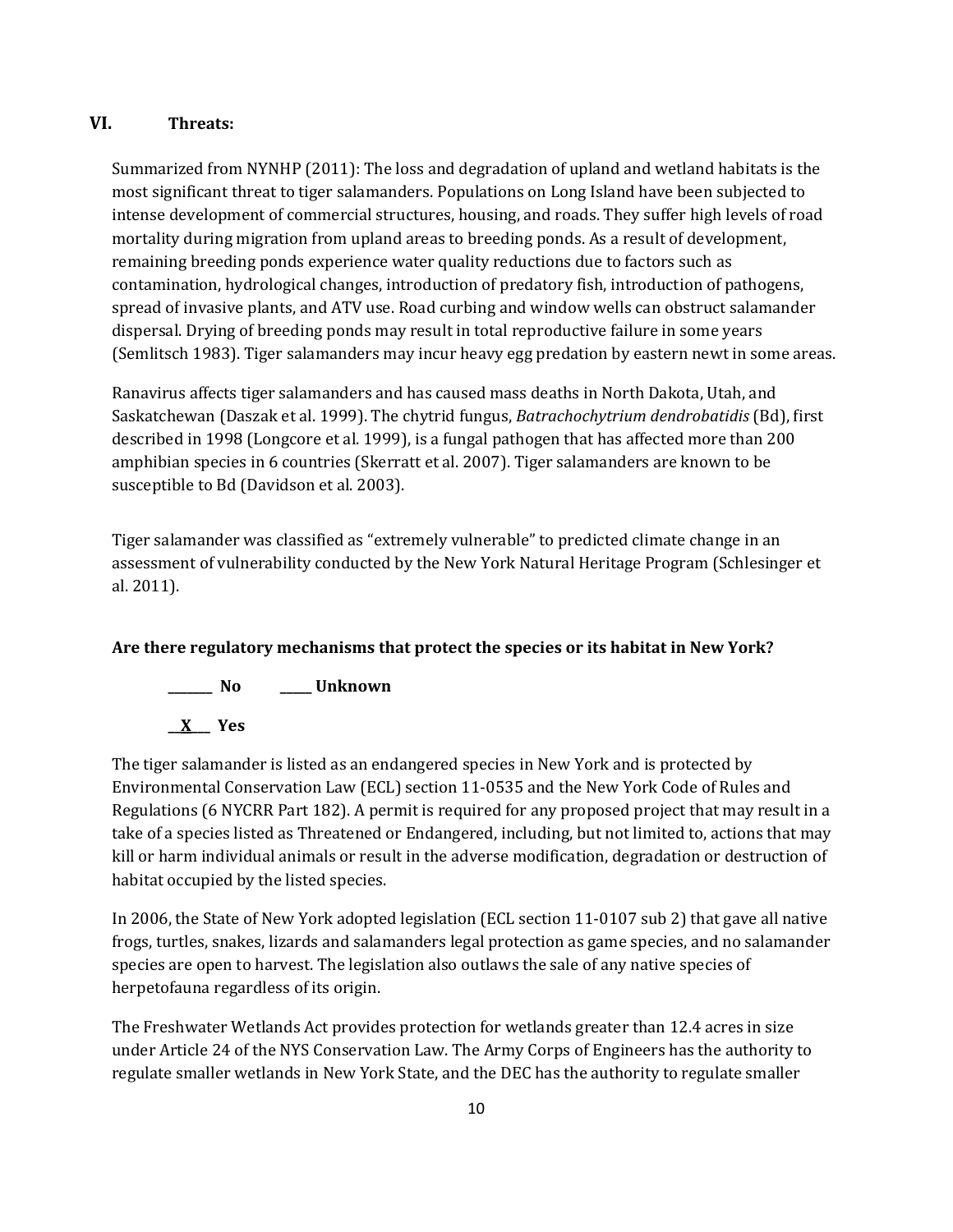wetlands that are of unusual local importance. The Protection of Waters Program provides protection for rivers, streams, lakes, and ponds under Article 15 of the NYS Conservation Law.

# **Describe knowledge of management/conservation actions that are needed for recovery/conservation, or to eliminate, minimize, or compensate for the identified threats:**

NYSDEC (2010) provides recommendations and requirements for projects within 1,000 feet of known tiger salamander breeding sites. Specifically, 100% of the existing uplands within 535 feet of the breeding pool and 50% of the uplands within 1,000 feet of the breeding pool must be maintained. Additional requirements include the following: installation of culverts to allow safe road crossings; restrictive curbing around created pool and window wells; lighting must face away from breeding pools; the breeding pool must not be used as a catch basin for drainage; certain larvicides (for mosquito control) must not be used; predatory fish must not be introduced; upland habitat must be managed to restrict recreational use.

Corser (2010) notes that a variety of management actions that have been implemented at tiger salamander ponds on Long Island over the past 25+ years have been unsuccessful at stopping or slowing the precipitous decline of the statewide population, including those sites on federal jurisdictions. Management actions have included transplanting egg masses, establishing roadway crossings, creating artificial ponds, creating salamander preserves, conducting radio-telemetry studies, designating Class 1 wetlands, and establishing buffer zones (Levy 2001, NYSDEC 2010).

Corser (2010) recommends conducting a retrospective power analysis to determine the magnitude of decline in abundance suffered by this population since monitoring began.

| <b>Conservation Actions</b> |                                                |  |
|-----------------------------|------------------------------------------------|--|
| <b>Action Category</b>      | Action                                         |  |
| Land/Water Protection       | Resource & Habitat Protection                  |  |
| Land/Water Management       | Site/Area Management                           |  |
| Land/Water Management       | <b>Habitat and Natural Process Restoration</b> |  |
| Land/Water Management       | Invasive/Problematic Species Control           |  |
| Law/Policy                  | Legislation                                    |  |

Conservation actions following IUCN taxonomy are categorized in the table below.

The Comprehensive Wildlife Conservation Strategy (NYSDEC 2005) includes recommendations for the following actions for vernal pool salamanders, which includes tiger salamander.

### **Easement acquisition:**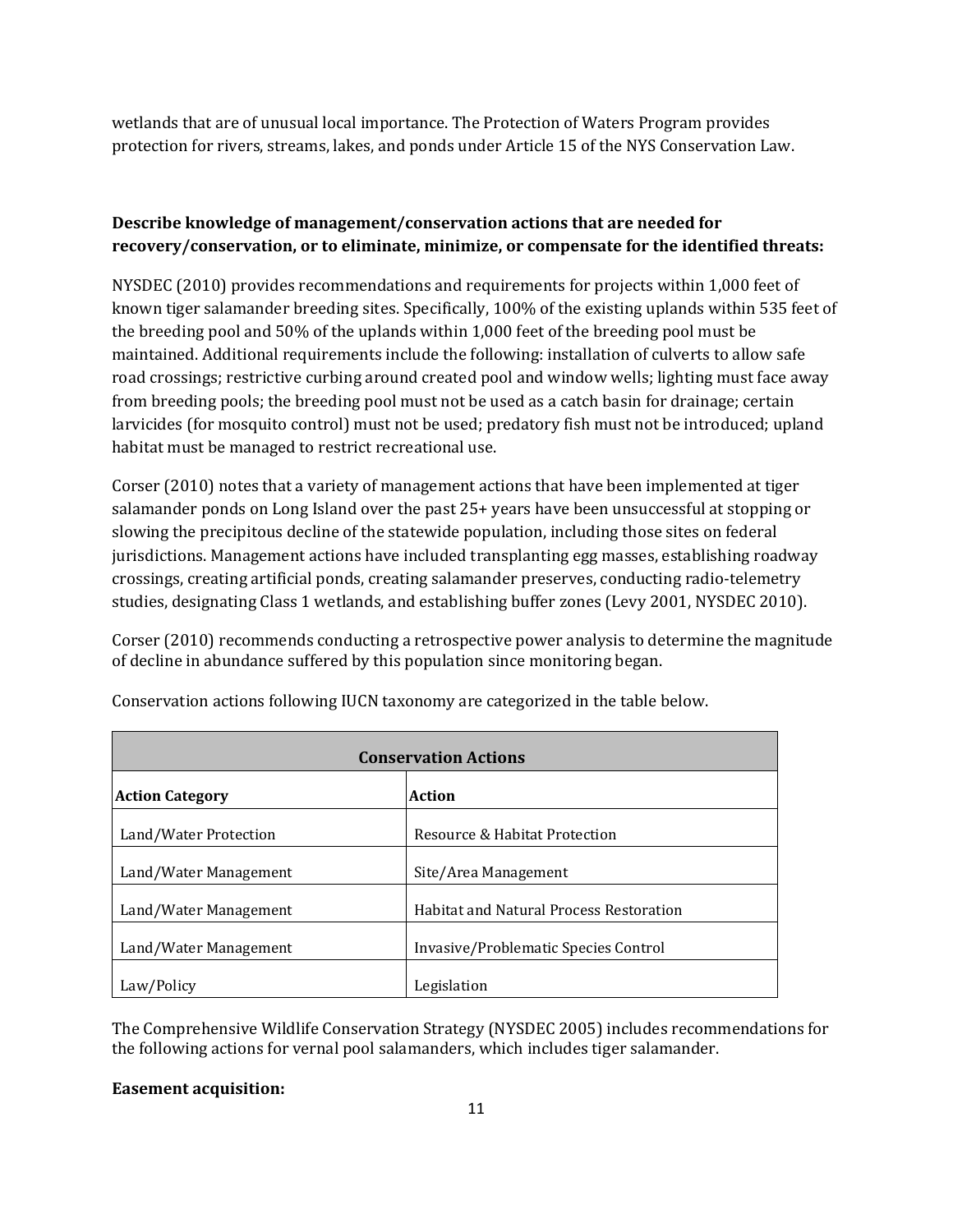Secure wetland and adjacent upland habitats critical to species survival by acquisition of conservation easements, or by other land protection mechanisms.

#### **Habitat management:**

Develop and implement measures to manage reductions of wetland habitat quality caused by invasive plants, by offroad vehicles, and by introductions of fish and other predatory species.

#### **Habitat research:**

- Enable research to further document extent of upland habitat required by vernal pond breeding salamanders.
- Develop standardized habitat survey protocols, and implement survey protocols at all known and potentially suitable sites, to document the character, quality and extent of occupied habitat.

#### **Life history research:**

Document life history parameters specific to New York populations of the species, including age and sex ratios, longevity, age at sexual maturity, survivorship of young, predator-prey relationships, and wetland/upland habitat requirements.

#### **Modify regulation:**

- \_\_\_\_ Modify Freshwater Wetlands Act, in order to protect wetlands smaller than 12.4 acres where they support species of conservation concern, and in order to expand the protected upland buffer beyond the 100-foot limit where necessary.
- \_\_\_\_ Adopt into New York's Environmental Conservation Law provisions which designate tiger salamander, marbled salamander, Jefferson salamander and blue-spotted salamander as protected small game species.

#### **Other action:**

Determine significance of specific threats to populations of species in this group, and formulate management options to control significant threats.

### **Population enhancement:**

Employ restoration techniques for tiger salamanders at selected sites as needed, including head starting, and repatriation/relocation strategies.

### **Population monitoring:**

\_\_\_\_ Conduct periodic re-survey of known sites of species occurrence, in order to detect population trends.

### **Statewide baseline survey:**

- Develop standardized population survey protocols, and implement survey protocols at all known and potentially suitable sites, to document the extent of occupied habitat.
- Develop standardized population survey protocols, and implement survey protocols at all known and potentially suitable sites, to document the statewide distribution of species in this group.

# **VII. References**

Bishop, S. C. 1941. The salamanders of New York. New York State Museum Bulletin 324:1-365.

Church, S. A., J. M. Kraus, J. C. Mitchell, D. R. Church, and D. R. Taylor. 2003. Evidence for multiple Pleistocene refugia in the postglacial expansion of the eastern tiger salamander, *Ambystoma tigrinum tigrinum*. Evolution 57:372-383.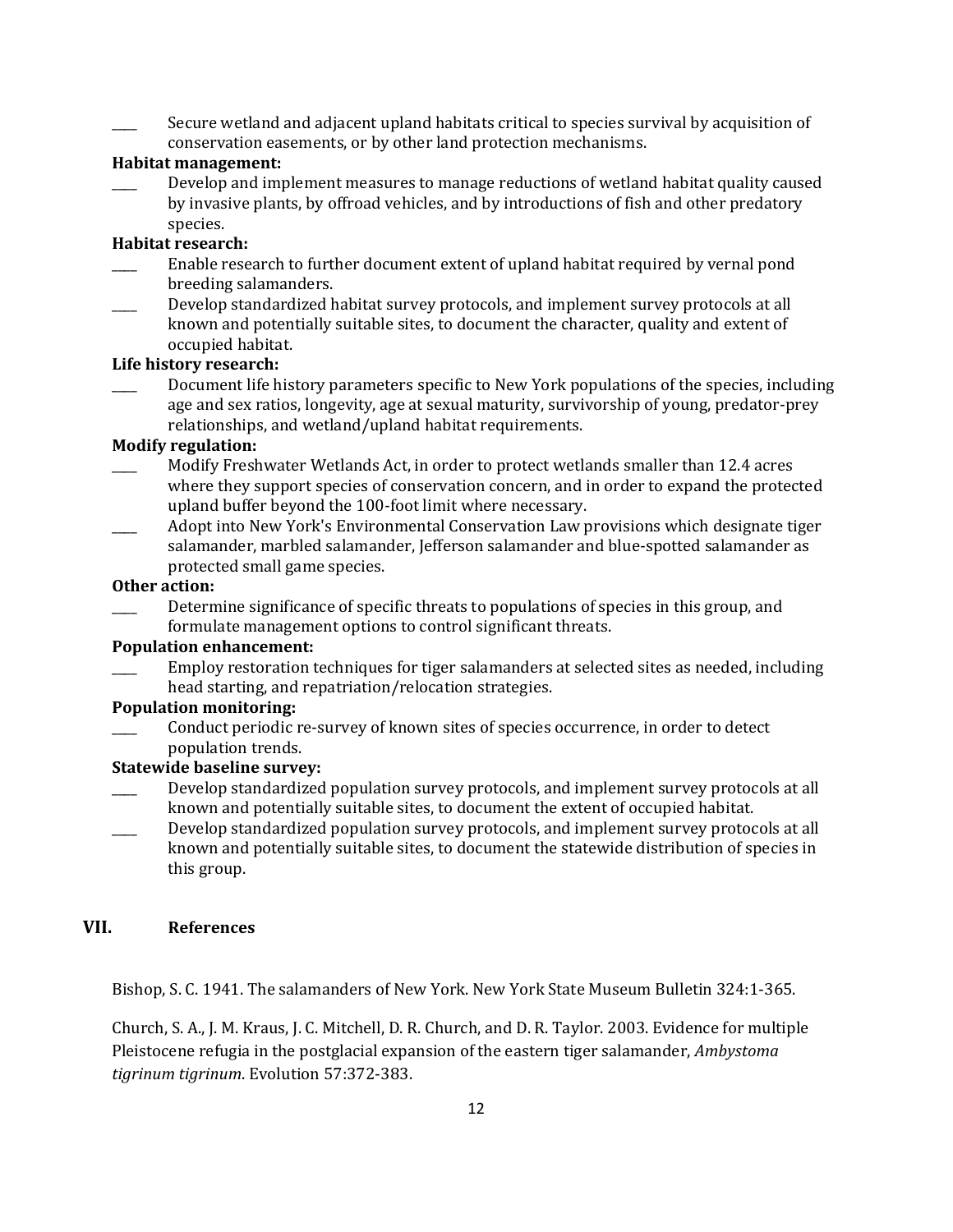Corser, J. D. 2010. Eastern tiger salamander (*Ambystoma tigrinum tigrinum*). *In*: A. Chaloux, J. W. Jaycox, J. D. Corser, M. D. Schlesinger, H. Y. Shaw, E. M. Spencer. Surveying for New York's highpriority reptiles and amphibians.

Cryan, J. F. 1984. The status of the eastern tiger salamander (*Ambystoma tigrinum tigrinum*) on Long Island, New York. Unpublished report to New York State Department of Environmental Conservation, Endangered Species Unit.

Daszak, P., L. Berger, A. A. Cunningham, A. D. Hyatt, D. E. Green, R. Speare. 1999. Emerging infectious diseases and amphibian population declines. Emerging Infectious Diseases 5(6): 735–748.

Davidson, E.W., M. Parris, J.P. Collins, J.E. Longcore, A.P. Pessier, J. Brunner, and S.J. Beaupre. 2003. Pathogenicity and transmission of chytridiomycosis in tiger salamanders (*Ambystoma tigrininum*). Copeia 2003:601-07.

Gibbs, J.P., A.R. Breisch, P.K. Ducey, G. Johnson, J.L. Behler, and R.C. Bothner. 2007. The amphibians and reptiles of New York State. Oxford University Press, NY.

Kling, H. M. 2001. Emergent tiger salamander (*Ambystoma tigrinum tigrinum*) use of cover-boards at Brookhaven National Laboratory. Brookhaven National Laboratory, Upton, NY. U.S. Department of Energy-Office of Science, Energy Research Undergraduate Lab.

Lannoo, M. (editor). 2005. Amphibian declines: the conservation status of United States species. University of California Press, Berkeley. xxi + 1094 pp.

Levy, J. R. 2001. Analysis of the Long Island habitat of the eastern tiger salamander (*Ambystoma tigrinum*) using a geographic information system. M.S. Thesis, University at Albany, State University of New York, Albany, NY.

Madison, D. and V. R. Titus. 2009. Final report for New York State Department of Environmental Conservation: Tiger salamander upland habitat requirements. Project MOU # AM 05513.

NatureServe. 2013. NatureServe Explorer: An online encyclopedia of life [web application]. Version 7.1. NatureServe, Arlington, Virginia. Available http://www.natureserve.org/explorer. (Accessed: April 1, 2013).

NEPARC. 2010. Northeast Amphibian and Reptile Species of Regional Responsibility and Conservation Concern. Northeast Partners in Amphibian and Reptile Conservation (NEPARC). Publication 2010-1.

NYNHP (New York Natural Heritage Program). 2011. Online Conservation Guide for *Ambystoma tigrinum*. Available from: http://www.acris.nynhp.org/guide.php?id=6689. Accessed December 12th, 2012.